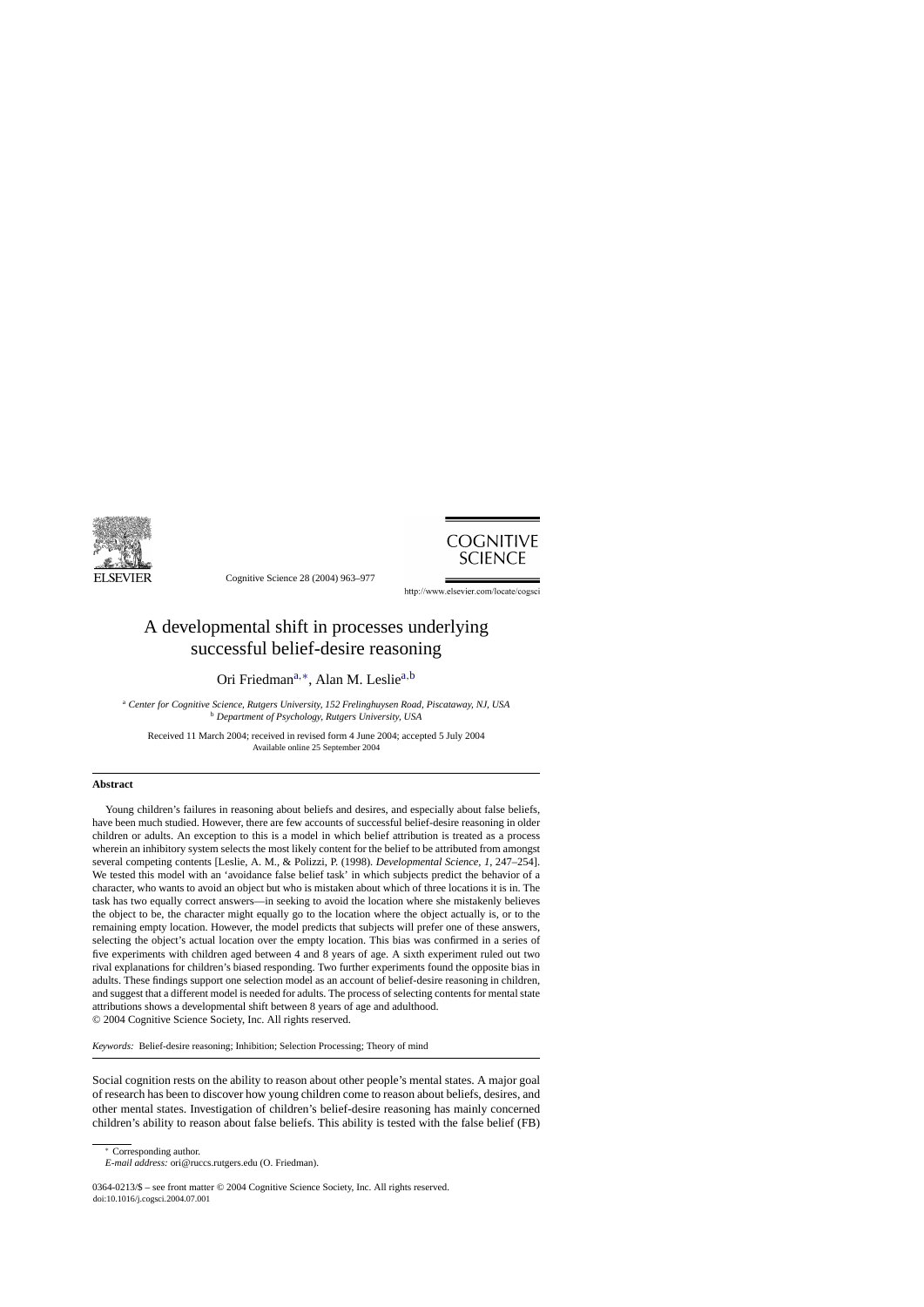task, which requires children to attribute a false belief to another person or themselves. Children typically pass the FB task at four but fail at 3 years (for a recent meta-analysis see [Wellman,](#page-14-0) Cross, & Watson, 2001).

The cause of young children's difficulty with the FB task has inspired intense debate (e.g., [Scholl & Leslie, 2001\)](#page-14-0). However, while much effort has gone to discovering *why* younger children fail the FB task, little attention has paid to *how* successful belief-desire reasoning occurs. We remain largely ignorant about the cognitive processes of children who succeed in belief-desire reasoning, and equally ignorant about these processes in adults.

We test the first detailed account of successful belief-desire reasoning [\(Leslie, 2000;](#page-14-0) [Leslie &](#page-14-0) Polizzi, 1998). We replicate and extend previous findings that support the model as an account of children's belief-desire reasoning [\(Friedman & Leslie, 2004\)](#page-14-0). We then provide evidence against the model as an account of belief-desire reasoning in adults. Our findings suggest a developmental shift between middle childhood (or later) and adulthood in the processes underlying belief-desire reasoning. We begin by reviewing findings that led to the development of the model, and then describe the model itself.

#### **1. Approach and avoidance FB tasks**

There is a striking contrast between children's performance on two versions of the FB task. In standard FB tasks [\(Baron-Cohen, Leslie, & Frith, 1985;](#page-14-0) [Wimmer & Perner, 1983\),](#page-14-0) children view a scenario in which a girl, Sally, wants to obtain a frog, sees it go under a red box, but is absent when the frog moves to under a blue box. Children are asked either where Sally thinks the frog is (Think question), or where she will look for the frog (Prediction question). Both questions have the same correct answer: Sally thinks the frog is in the red box and will look for the frog in this location. We will refer to the red box as the false belief location (FB-Location) because by indicating this location, the child correctly attributes a false belief to Sally. We refer to the blue box as the true belief location (TB-Location) because by indicating this location the child mistakenly attributes a true belief. Both questions are equally difficult, passed by most children at 4 years, failed by most at three.

In *avoidance* FB tasks, the protagonist wants to avoid the object about which a false belief is held. Suppose that Sally wants to put her clean hat away in a box, and wants to avoid putting it in the box with the frog. Children are again asked a Think question, and a slightly different Prediction question, "Which box will Sally go to with her clean hat?" In the avoidance FB task the Think and Prediction questions have different answers: Sally wants to avoid the FB-Location, where she falsely believes the frog to be, and so she will mistakenly go to the TB-Location, where the frog actually is. In contrast to approach FB tasks, the Think and Prediction questions in avoidance tasks differ greatly in difficulty. Four-year-olds who pass the Think question mostly fail the Prediction question ([Cassidy, 1998;](#page-14-0) [Leslie, German, & Polizzi,](#page-14-0) in press; [Leslie & Polizzi, 1998\).](#page-14-0)

Why do FB task passers fail to predict behavior in avoidance FB tasks? Failure does not result from difficulty understanding that people can have avoidance desires, because even 3 year-olds can reason about avoidance desire in the context of true belief ([Cassidy, 1998;](#page-14-0) [Leslie,](#page-14-0) Friedman, & German, in press). In addition, failure does not result because avoidance desire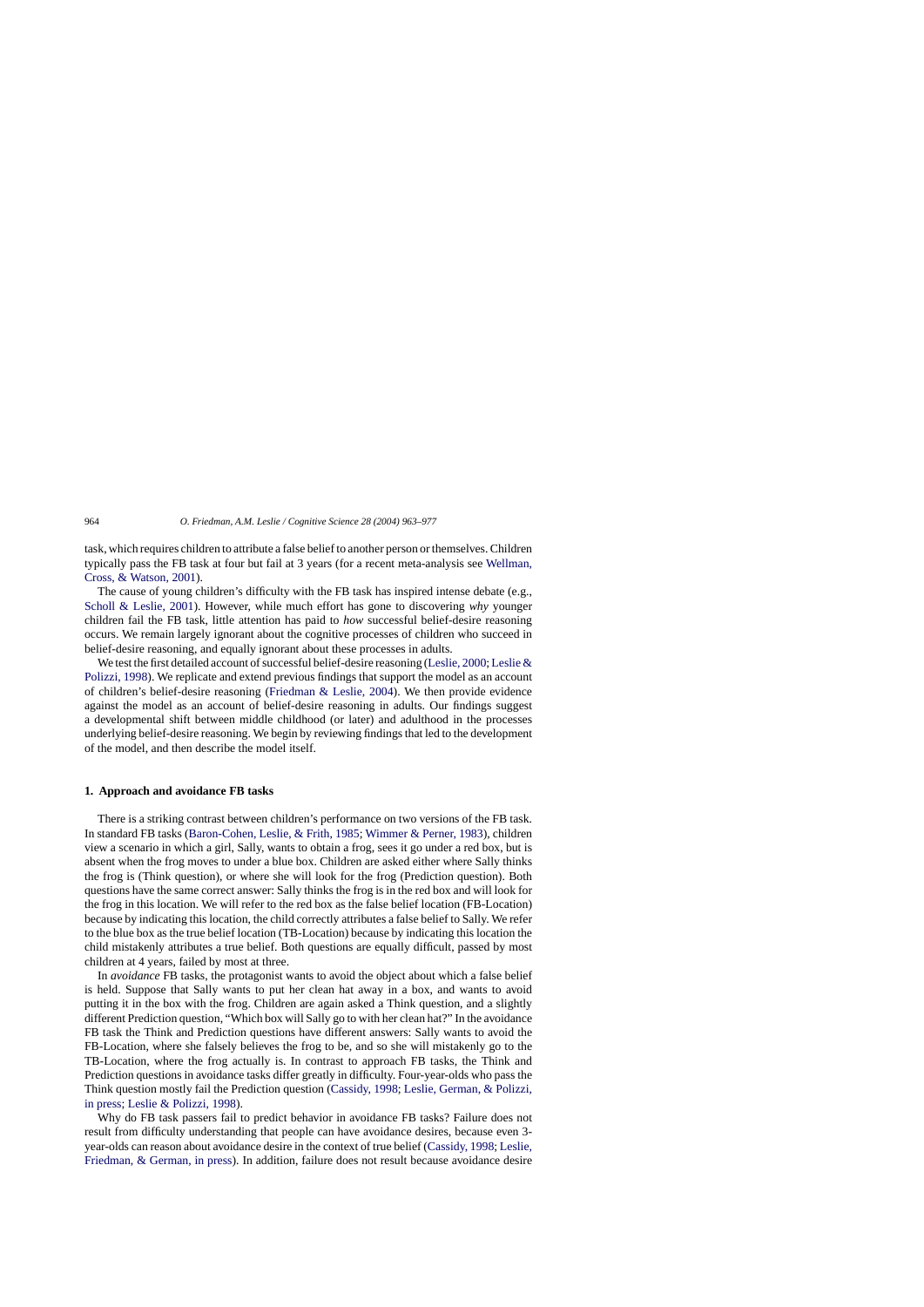increases the *general* difficulty of the FB task: the need to consider avoidance desire does not increase the difficulty of prediction in a matched 'partial knowledge' control task [\(Friedman](#page-14-0) & Leslie, in press).

## **2. Selection Processing**

To account for the difficulty of behavior prediction in the avoidance FB task, [Leslie and](#page-14-0) Polizzi (1998) extended the Selection Processing account developed by Leslie and colleagues ([Leslie & Thaiss, 1992;](#page-14-0) [Roth & Leslie, 1998\).](#page-14-0) The Selection Processing account claims that, in belief-desire reasoning tasks, children's main challenge is to select the correct target of the character's belief or action from amongst several plausible candidates. In the FB task, for example, children must try to select the correct target of Sally's belief about where the frog is from two plausible targets—the TB- and FB-Locations.

Selection has two stages. First, an unconscious "theory of mind mechanism" (ToMM) represents plausible candidate contents for the belief or desire to be attributed. Then an inhibitory process selects the most plausible candidate ([Leslie & Thaiss, 1992;](#page-14-0) [Roth & Leslie, 1998\)](#page-14-0). Selection operates under the following rules:

- 1. The salience of candidate contents varies by degree and contents can have their salience decreased by inhibition.
- 2. Among the contents, typically one is true, the true-belief content. Initially, the true-belief content is most salient and will be selected by default.
- 3. For success in a FB task, the TB content must be inhibited so that its salience falls below that of the false-belief content.
- 4. Predicting the behavior of a character with an avoidance desire, the to-be-avoided target is identified and then inhibited so that an alternative target is selected.

Most 3-year-olds can predict behavior if an avoidance desire is in the context of a true-belief, suggesting that less inhibition is necessary to determine the target of an avoidance desire than to determine the target of a false-belief (see [Leslie, Friedman, et al., in press;](#page-14-0) [Leslie, German,](#page-14-0) et al., in press for further details).

The Selection Processing account explains key findings from research on children's beliefdesire reasoning: 3-year-olds typically fail FB tasks because they lack the processing resources to inhibit the true-belief. True belief attribution is easy because it does not require the default to be inhibited. Some task manipulations, which ease 3-year-olds' difficulty with false belief, operate by reducing the salience of the true-belief (see [Leslie, Friedman, et al., in press;](#page-14-0) [Leslie,](#page-14-0) German, et al., in press; [Surian & Leslie, 1999\).](#page-14-0) In claiming that success in FB tasks requires inhibitory processing, the Selection Processing model is related to other accounts of belief-desire reasoning (e.g., Carlson, Moses, & Breton, 2002; Russell, Mauthner, Sharpe, & Tidswell, 1991).

## **3. Selection Processing in avoidance FB tasks**

According to the Selection Processing account, behavior prediction in avoidance FB tasks is difficult because it requires 'double inhibition,' with one inhibition required for false belief and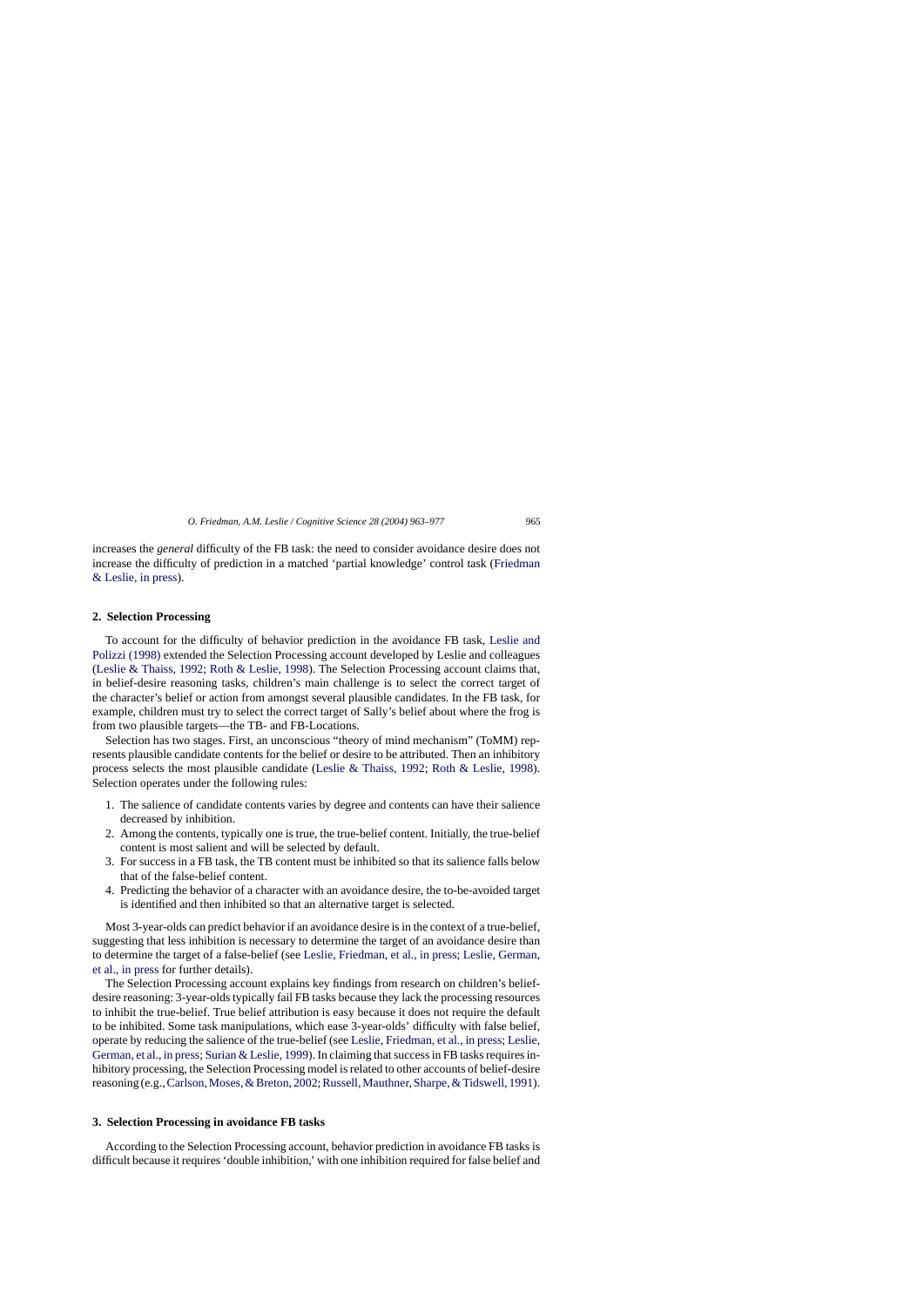another for avoidance desire. If both inhibitions are simply combined and both applied to the true-belief content – because it is the default belief *and* the to-be-avoided target – then the falsebelief and thus the FB-Location will be selected as target of the character's action. However, this is the wrong answer in this task. Leslie and Polizzi (1998) suggested two different ways that double inhibitions could combine to select the correct answer. One of these, the "Inhibition of Return" model, has recently been ruled out as an account of children's belief-desire reasoning ([Friedman & Leslie, 2004;](#page-14-0) [Leslie, Friedman, et al., in press;](#page-14-0) [Leslie, German, et al., in press\),](#page-14-0) while the other, the "Inhibition of Inhibition" model, has received support. Therefore, we will describe only the latter.

# **4. The Inhibition of Inhibition model**

According to the Inhibition of Inhibition (IOI) model, for successful prediction in the avoidance FB task, inhibitions for belief and desire are applied in parallel so that they inhibit each other and cancel out. Because no inhibition reaches the true-belief target, it remains salient. Thus, the TB-Location is correctly selected as the target of the character's action. Fig. 1 depicts the operation of this model in the course of predicting behavior in the avoidance FB task.

We can test the IOI model of Selection Processing by adding a third location (Neutral-Location) to the avoidance FB task. With three locations, the task has two equally correct answers: In seeking to avoid the FB-Location Sally is equally likely to go to either the TB- or Neutral-Location. However, the IOI model predicts that children who pass will be biased to select the TB-Location over the Neutral-Location: Inhibitions for false belief and avoidance desire are applied to the true-belief in parallel, but cancel out without modifying its salience. The TB-Location, therefore, remains most salient, and is selected as the target of Sally's action.

[Friedman and Leslie \(2004\)](#page-14-0) report an experiment confirming the above prediction. Here we seek to replicate this finding, using a wider range of materials and age groups, including adult subjects. We begin by testing whether children who pass the 3-Location avoidance FB task



Fig. 1. The Inhibition of Inhibition model of Selection Processing. The representations of the TB- and FB-Locations are shown as boxes. Selection is illustrated by way the arrow or index, which points at the currently most salient candidate. To predict where a character with a false belief and an avoidance desire will go: (1) The true belief content is initially most salient. (2) Inhibitions for false belief and avoidance desire are applied in parallel, such that they cancel each other out. (3) The true belief content remains most salient, and so the TB-Location is selected as the target of the character's action.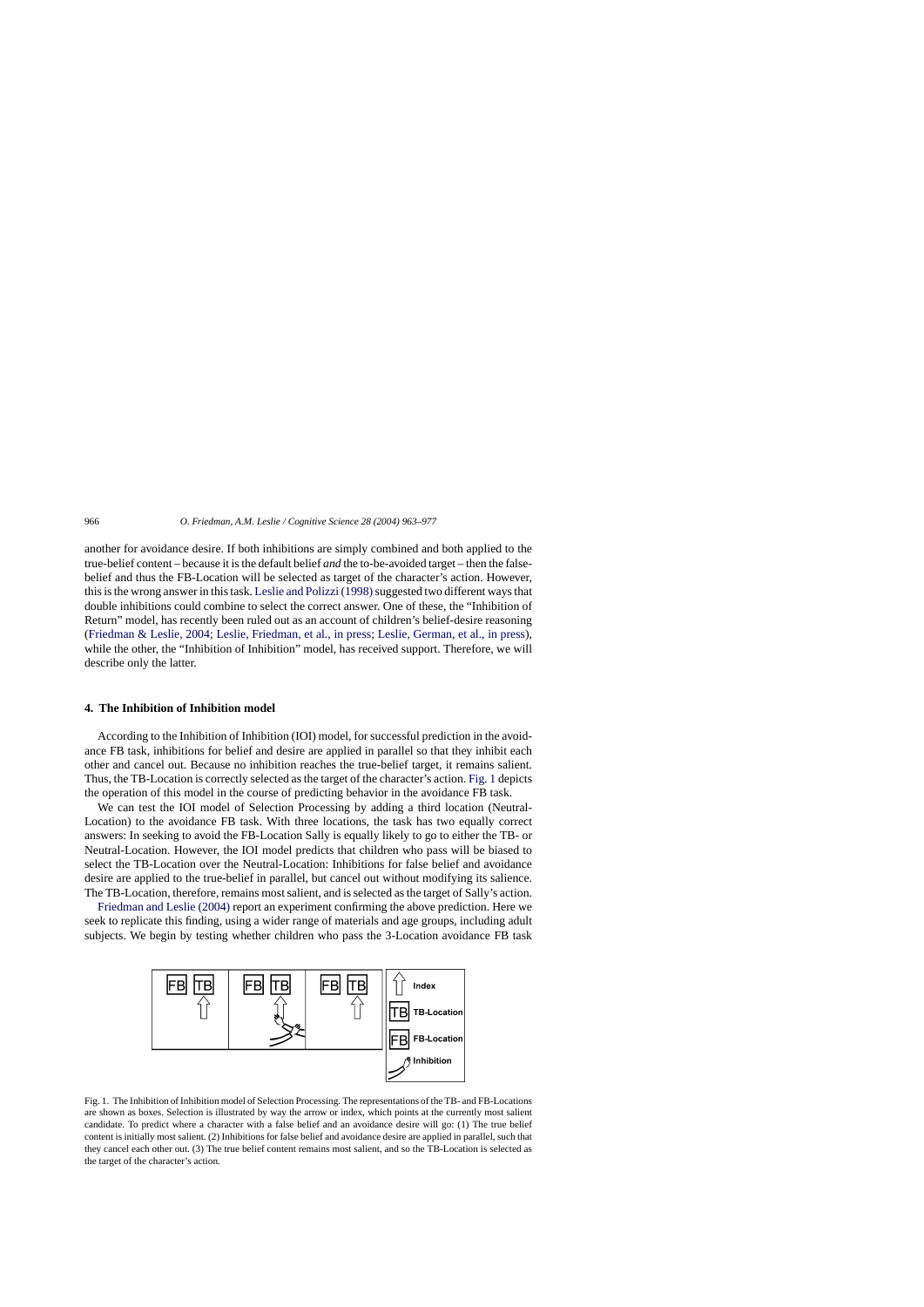have a bias to select the TB-Location over the Neutral-Location. We investigated this question in a series of five experiments that differ only in the details of the avoidance FB task used, and in the ages of the children tested. We present these five experiments together—both to ease comparisons between the experiments, and for brevity.

#### **5. Experiments 1–5**

Across five experiments, children were presented with three different versions of the avoidance FB task. In Experiments 1 through 3 we used three different versions of the avoidance FB task, with children who were mostly four and five. Experiment 4 tested slightly older children, and in Experiment 5 we tested 7- and 8-year-olds.

The IOI model predicts that children who pass the 3-Location avoidance FB task will predict that the character will go to the TB-Location. This prediction concerns children who *succeed* and so we only wanted to examine responses of reliable passers, not of children who pass by lucky guesses. To ensure that we were dealing with reliable passers, we only analyzed responses from children who passed all questions in the 3-Location avoidance FB task, and in a 2-Location FB task administered as a screen. The screening task was not used in Experiment 5 because children were seven and eight and assumed to be reliable passers.

# *5.1. Method*

#### *5.1.1. Subjects*

In Experiment 1, 36 of 57 children passed all control (Memory, Reality, and Think) questions, but 28 of these children failed a Prediction question, leaving 8 reliable passers. In Experiment 2, 13 of 20 children passed all control questions, but 6 of these failed a Prediction question, leaving 7 reliable passers. In Experiment 3, 25 of 46 children passed all control questions, but 15 of these children failed a Prediction question, leaving 10 reliable passers. In Experiment 4, 13 of 17 children passed all control questions, but 4 of these children failed a Prediction question, leaving 9 reliable passers. In Experiment 5, control questions were passed by all 9 children tested, but one failed a Prediction question, leaving 8 reliable passers. Detailed information about children's ages in each experiment is provided in [Table 1,](#page-5-0) which displays the average age and age range of all children tested, of control question passers, and of reliable passers.

#### *5.1.2. Materials*

All tasks made use of a foam board stage, differently colored boxes, and props used to enact the tasks. In Experiments 1–4, all materials differed between the two tasks administered, except for the stage.

# *5.1.3. Procedure*

In Experiments 1 through 4, each child received a 3-Location avoidance FB task and a 2-Location version. Tasks were presented in counterbalanced order, except in Experiment 2 where the 3-Location task was always presented first. In Experiment 5, children only received the 3-Location task.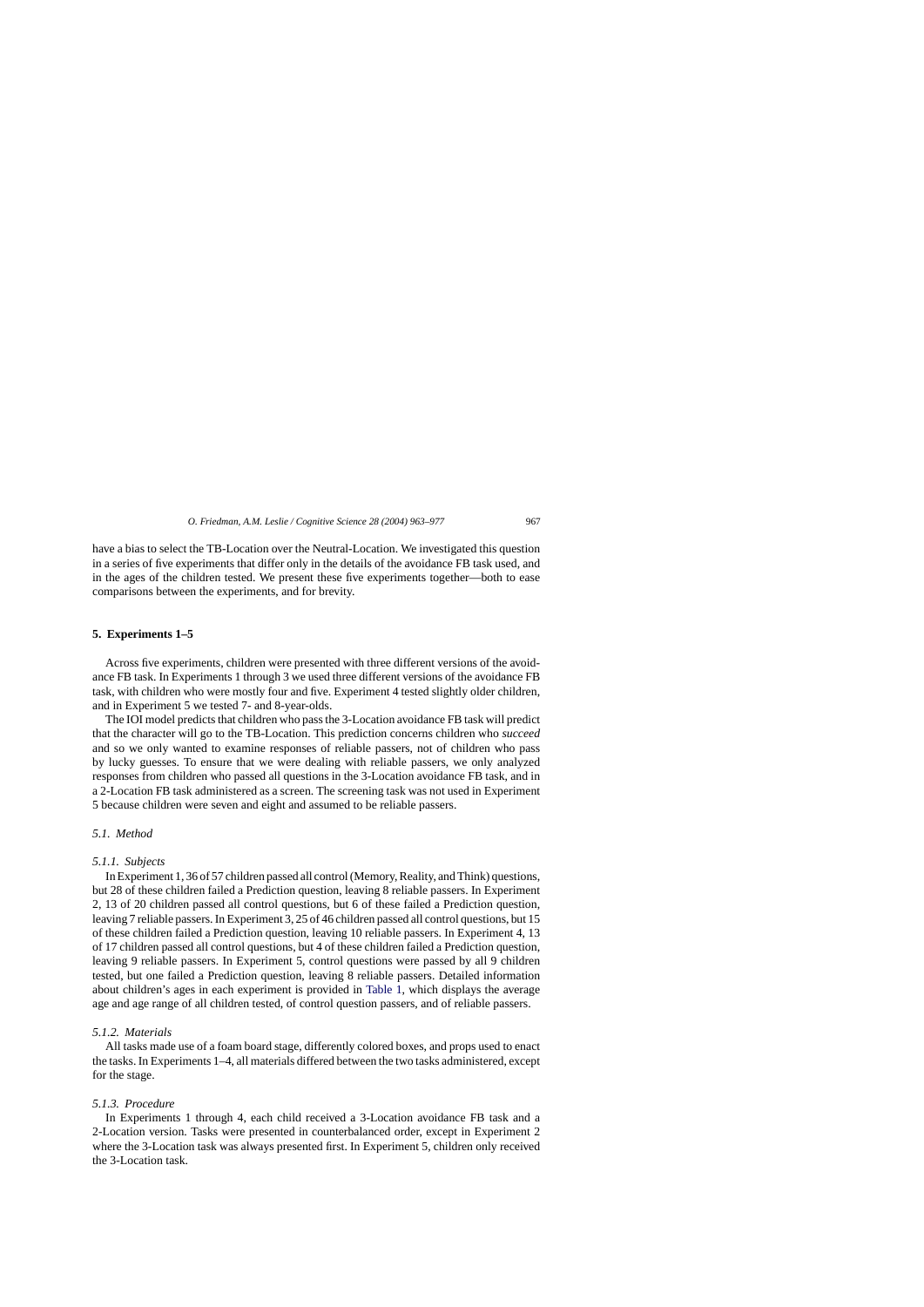<span id="page-5-0"></span>Table 1

| Experiment     | Group            | N  | Mean age $(SD)$ | Age range  |
|----------------|------------------|----|-----------------|------------|
| 1              | All children     | 57 | 58.1 (7.3)      | $44 - 77$  |
|                | Control passers  | 36 | 60.1(7.3)       | $45 - 77$  |
|                | Reliable passers | 8  | 59.8 (8.8)      | $49 - 77$  |
| $\overline{2}$ | All children     | 20 | 59.0 (6.14)     | $49 - 70$  |
|                | Control passers  | 13 | 59.8 (7.2)      | $49 - 70$  |
|                | Reliable passers | 7  | 60.6(5.5)       | $51 - 69$  |
| 3              | All children     | 46 | 58.0 (8.1)      | $43 - 74$  |
|                | Control passers  | 25 | 61.0(8.3)       | $43 - 74$  |
|                | Reliable passers | 10 | 59.4 (7.7)      | $49 - 70$  |
| $\overline{4}$ | All children     | 17 | 65.5(11.9)      | 52–99      |
|                | Control passers  | 13 | 68.9 (11.6)     | 55-99      |
|                | Reliable passers | 9  | 69.1 (13.2)     | 55–99      |
| 5              | All children     | 9  | 95.7 (7.7)      | $85 - 107$ |
|                | Control passers  | 9  | 95.7 (7.7)      | $85 - 107$ |
|                | Reliable passers | 8  | 96.4 (7.9)      | $85 - 107$ |

Mean age and age range of all children tested, of children who passed all control questions, and of reliable passers, in Experiments 1–5

Several similar storylines were used to enact the tasks. Appendix 1 shows the storyline and protocols for the 3-Location version of the avoidance FB task used in Experiment 1. All tasks involved a character who wants to put an item in one of three boxes, but not with an animal. In 2-Location tasks, the character saw the animal under one box (FB-Location) but was absent when the animal moved to under another box (TB-Location). Three different versions of the 3-Location task were used—see [Fig. 2](#page-6-0) for a visual summary.

*5.1.3.1. Experiment 1.* The character first saw the animal under a box at the right or left end of the row of boxes (FB-Location), but was absent when the animal temporarily moved to under the middle box (Neutral-Location) and then moved to the final box (TB-Location).

*5.1.3.2. Experiment 2.* The character first saw the animal under the middle box (FB-Location) but was absent when it moved to under an end box (TB-Location). The Neutral-Location, the other end box, was never visited.

*5.1.3.3. Experiments 3–5.* The character first saw the animal under one end box (Neutral-Location), then saw the animal move to under the middle box (FB-Location), and was absent when the animal moved to the other end box (TB-Location).

Following presentation of each task scenario, children were asked Memory, Reality, and Think control questions, and a Prediction question.<sup>[1](#page-12-0)</sup> Experiment 2 also included a Know control question asked prior to the Think Control question. To pass the Prediction question in 2-Location tasks children had to pick the TB-Location. To pass Prediction in 3-Location tasks, children could select either the TB-Location or the Neutral-Location or both.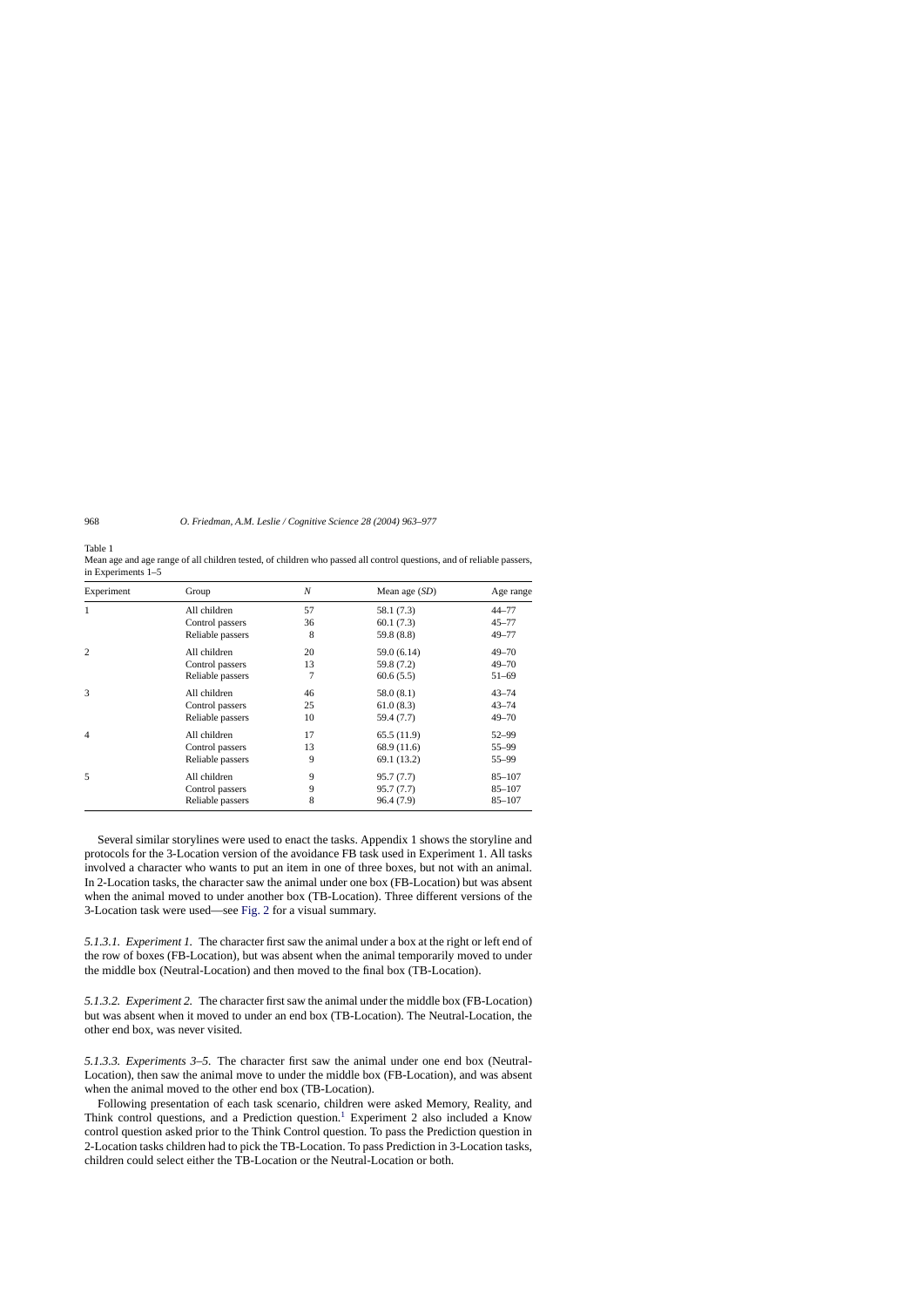<span id="page-6-0"></span>

Fig. 2. Versions of the 3-Location avoidance FB task used in Experiments 1–5.

Direction of the animal's motion was counterbalanced: For half of the children in each experiment, the animal moved from the right to the left in the 3-Location task and from the left to the right in the 2-Location task. Direction of movement was reversed for the remaining children.

#### *5.2. Results*

In each experiment, reliable passers were biased to select the TB-Location over the Neutral-Location in response to the Prediction question in the 3-Location avoidance FB task. In Experiment 1, 7 (87.5%) of 8 reliable passers selected the TB-Location, and one selected both correct answers and was conservatively scored as selecting the Neutral-Location (Binomial sign test,  $N = 8$ ,  $x = 1$ ,  $p = .035$ , one-tailed). In Experiment 2, all seven (100%) reliable passers selected the TB-Location (Binomial,  $N = 7$ ,  $x = 0$ ,  $p = .008$ ). In Experiment 3, 8 (80.0%) of 10 reliable passers selected the TB-Location, one selected the Neutral-Location, and one selected both correct answers and was conservatively scored as selecting the Neutral-Location (Binomial,  $N = 10$ ,  $x = 2$ ,  $p = 0.055$ , one-tailed). In Experiment 4, 8 (89%) of 9 reliable passers selected the TB-Location, and one indicated the Neutral-Location (Binomial,  $N = 9$ ,  $x = 1$ ,  $p = .02$ , one-tailed). In Experiment 5, 7 (87.5%) of 8 reliable passers selected the TB-Location, and the remaining child selected the Neutral-Location (Binomial sign test,  $N = 8$ ,  $x = 1$ ,  $p = .035$ , one-tailed).

Summing across the five experiments, there were 42 reliable passers and 37 (88.1%) selected the TB-Location ( $p < .0001$ , one-tailed). [Table 2](#page-7-0) summarizes these results. When we included non-reliable passers, the same bias remained: counting children who passed all Control questions and the Prediction question in the 3-Location task (but who may have failed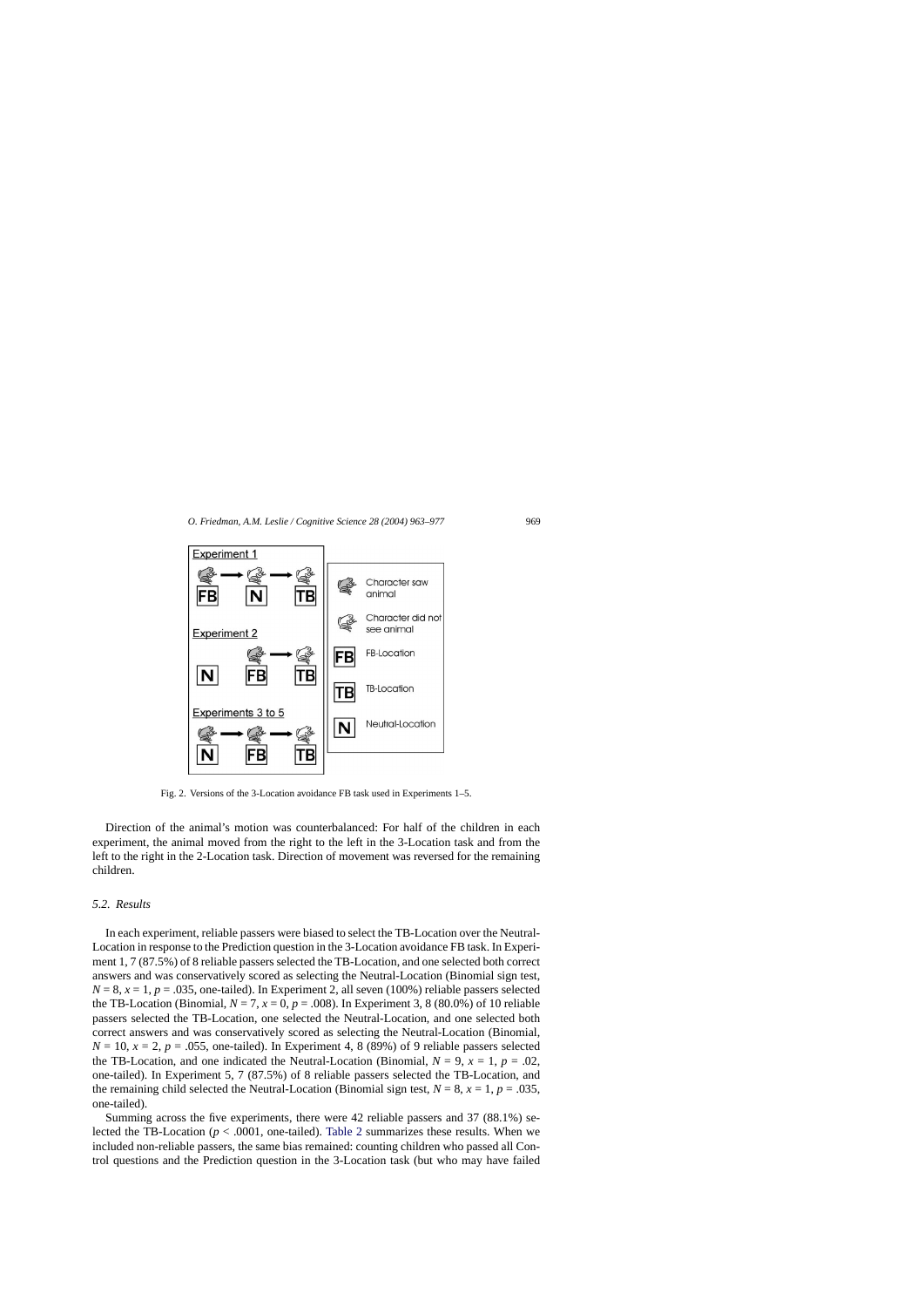| Experiment     | TB-Location | Neutral-Location or both answers |
|----------------|-------------|----------------------------------|
|                |             |                                  |
| 2              |             |                                  |
| 3              |             |                                  |
| $\overline{4}$ |             |                                  |
| 5              |             |                                  |
| Combined       |             |                                  |

<span id="page-7-0"></span>Table 2 Reliable passers selecting the TB- and Neutral-Locations in Experiments 1–5

Prediction in the 2-Location task), 84% chose the TB-Location (Binomial,  $N = 49$ ,  $x = 8$ ,  $p <$ .0001, one-tailed).

### *5.3. Discussion*

Children who passed the 3-Location avoidance FB task were biased in answering the Prediction question. In all five experiments, children more often selected the TB-Location over the Neutral-Location, though both answers are equally correct. The IOI model predicted this bias and we were able to replicate and extend the findings of [Friedman and Leslie](#page-14-0)  $(2004)$ .

Biased responding was found using three different versions of the 3-Location avoidance FB task, suggesting that the bias is robust. Had we only administered one version of the task, then it might have appeared that the bias was an artifact specific to that version of the task. For example, in Experiment 1 the Neutral-Location was always the middle box in the row of boxes, and the TB-Location always an end box. Biased responding in this version of the task might result from some spatial bias that made the middle box less salient than those at the ends of the row. However, in the remaining experiments both correct locations were end boxes, ruling this explanation out.

We next tested two rival explanations for children's bias to select the TB-Location. Children might have followed an *Object Bias* and selected the TB-Location because it contained an animal whereas the Neutral-Location was empty. Alternatively, children may have a *Failure Bias* and may have selected the TB-Location, because that location would frustrate the character's desire to avoid the animal. Although [Friedman and Leslie \(2004\)](#page-14-0) have supported the IOI model of Selection Processing over these rival explanations, we sought further evidence.

To test the rival explanations, we devised an avoidance Ignorance task: Sally wants to put her clean hat away under one of two boxes so that she can keep her hat clean. After confirming that both boxes are empty, she goes to get her hat. During her absence, a dirty frog enters and children are asked whether Sally would want to put her clean hat with the dirty frog. The frog then goes under one box (Object-Location) with the other left empty (Neutral-Location). Children are then asked whether Sally knows that there is a frog in the Object-Location (Know question), followed by a Prediction question. In this task, Sally has no belief about the location of the frog because she has never seen it.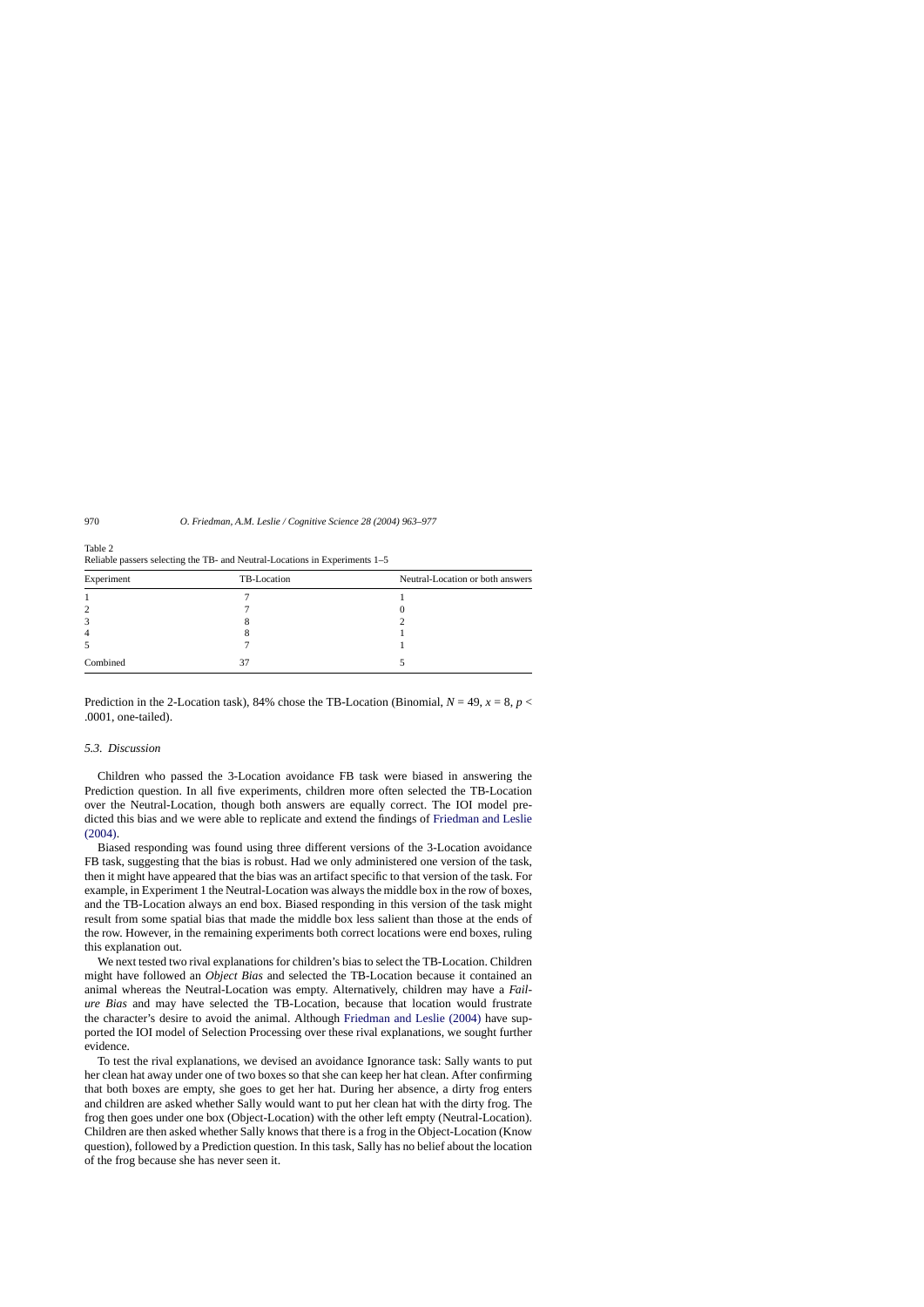Like the 3-Location avoidance FB task, the avoidance Ignorance task has two equally correct answers about where the character will go—a location holding an object that the character would want to avoid, and an empty location. Both rival explanations predict that children will select the Object-Location, because it contains an object (Object Bias), or because it frustrates Sally's desire to avoid a dirty location (Failure Bias).

The IOI model, in contrast, predicts no bias in the avoidance Ignorance task. Recall that the model is a model of successful performance. To succeed in this task, there should be no index for a belief about the frog because Sally does not have any belief about the frog. When asked to predict her action, an index for desire should be attracted to whichever target is the more salient. Because there is no principled reason for one target to be more salient than another, the index should go to either target about equally. There may be extraneous factors that boost one target over the other (a favorite color, for example), but if such factors play any role, they are outside the scope of the model. The main point is that, in contrast to the Object and Failure biases, the IOI model does not predict the same bias for the avoidance Ignorance task that it predicted for the avoidance FB task.

As in the previous experiments, we were interested in the responses of reliable passers, and so the avoidance Ignorance task was followed by a 2-Location avoidance FB task that served as a screen.

#### **6. Experiment 6**

### *6.1. Method*

#### *6.1.1. Subjects*

Eleven children, between 5:5 and 6:3, mean  $= 5:11$  years,  $SD = 2.84$  months, completed the experiment. One child was rejected for failing the Prediction question in the 2-Location avoidance FB screening task. The remaining 10 children ranged between 5:5 and 6:3 (mean = 5:11,  $SD = 2.91$  months).

# *6.1.2. Procedure*

Children received the avoidance Ignorance task followed by a 2-Location avoidance FB task. This fixed order was used to ensure that performance on the Ignorance task was not biased by performance in the avoidance FB task. For half of the children the Object-Location was on the right and the Neutral-Location on the left, with sides reversed for the remaining children.

#### *6.2. Results*

Children in the avoidance Ignorance task showed no bias to select one location over the other. Of 10 children, 7 selected the Neutral-Location and 3 selected the Object-Location (Binomial,  $N = 10$ ,  $x = 3$ ,  $p = 0.34$ , two-tailed). Children's performance in this task differed significantly from that in the avoidance FB tasks of the previous experiments (Fisher's Exact,  $p = .001$ , two-tailed).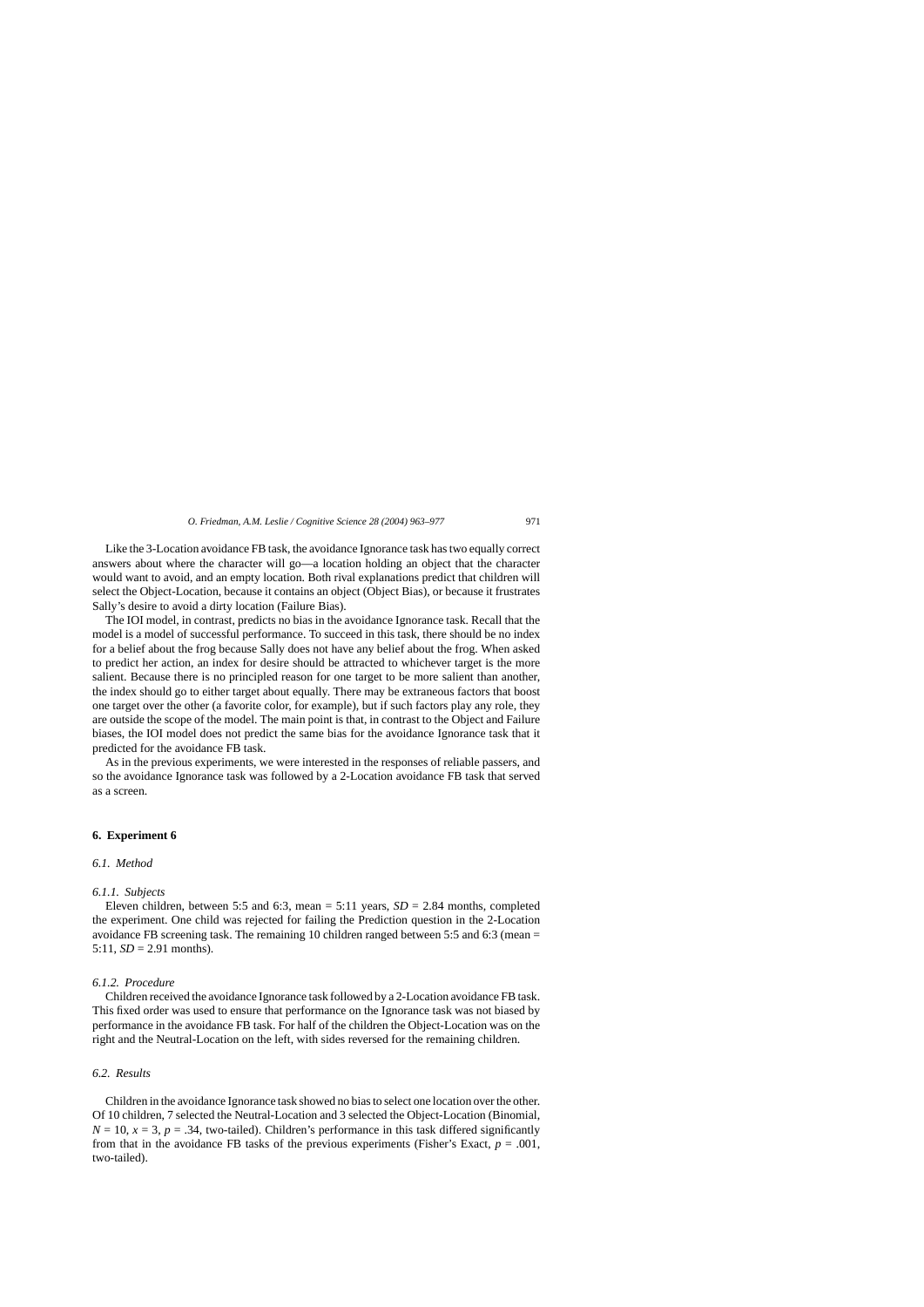# *6.3. Discussion*

The avoidance Ignorance task has two equally correct answers about where the character will go—a location containing an object to be avoided and an empty location. If children in the previous avoidance FB tasks had Object or Failure biases, then in the present task they should also have been biased to select the Object-Location over the Neutral-Location. Running counter to this, if anything, slightly more children selected the Neutral-Location. This finding rules out Object and Failure biases as accounts for children's bias in the avoidance FB task.

Were children actually biased toward the Neutral-Location? Even on a one-tailed test, we cannot support that statement on present results. However, suppose some children actually index the frog's location, as if Sally knew about the frog. This would be an error, of course, reflecting a "curse of knowledge." Such children might then inhibit that location because of the avoidance desire and predict that Sally will go to the Neutral-Location. We cannot tell from present results which children, if any, followed this scenario, so it is a topic for future research.

Having supported the IOI model over the rival explanations, we next investigated the 3- Location avoidance FB task in adults. Are adults also biased to select the TB-Location over the Neutral-Location?

Although adults may readily perceive both correct answers, sensitive tests may reveal biases produced by underlying reasoning processes, as shown in a number of cases (e.g., [Gigerenzer,](#page-14-0) Todd, & ABC Group, 1999; [Tversky & Kahneman, 1974\), i](#page-14-0)ncluding social reasoning [\(Camerer,](#page-14-0) Loewenstein, & Weber, 1989) and even belief-desire reasoning [\(Mitchell, Robinson, Isaacs,](#page-14-0) & Nye, 1996). Pilot testing indicated that the dolls and props used in testing children were too 'babyish' for use with adults. Thus, we presented adults with the 3-Location avoidance FB task in cartoon form. Because we assumed that, unlike children, it would be obvious to adults that the task had two correct answers, we asked adults to pick the first answer that came to mind. We tested adults in two experiments. The experiments only differed slightly and so we present them together.

#### **7. Experiments 7 and 8**

# *7.1. Method*

# *7.1.1. Subjects*

Thirty adults were tested in Experiment 7, though five were rejected from analysis for failing the Prediction question and selecting the FB-Location. An additional 30 adults were tested in Experiment 8, and 4 were rejected for failing the Prediction question. In both experiments, all subjects were undergraduate students at Rutgers University and aged between 18 and 22 years.

### *7.1.2. Materials*

Subjects received an instruction sheet and a cartoon depicting a 3-Location avoidance FB task. In Experiment 7 the cartoon depicts Mike who owns three identical sheds lined in a row. He sees his cat jump into one shed (FB-Location) but is absent when it jumps into another shed. A frame below the main cartoon instructs subjects to indicate which shed Mike will go to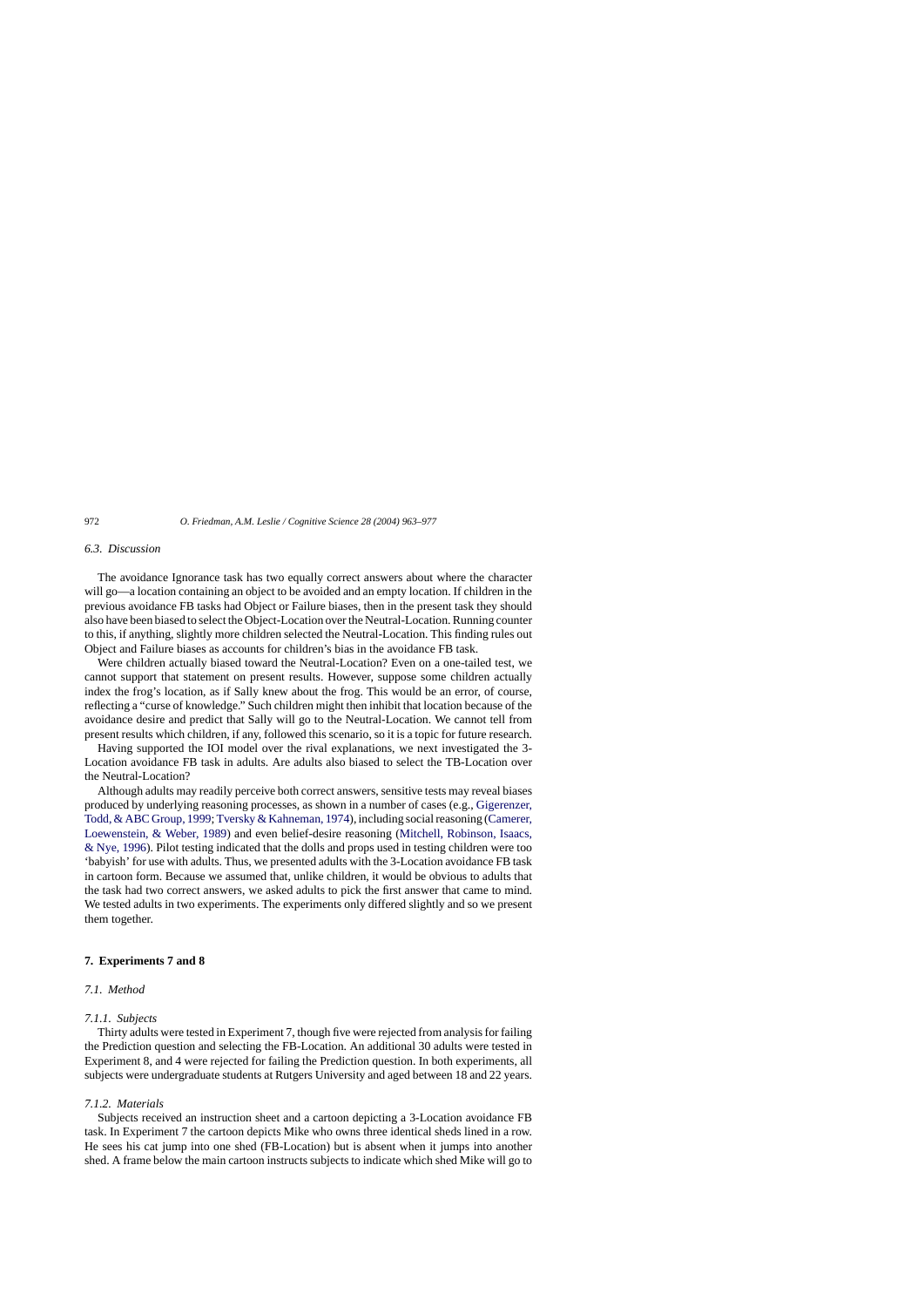upon returning, given a desire to go to an empty shed. A sample cartoon appears in Appendix 2.

In Experiment 8, Mike has three cottages that he rents out. He sees a lizard crawl under the door of one cottage (FB-Location) and goes away to call the exterminator. During his absence, the lizard crawls into another cottage (TB-Location) and Mike meets a couple who want to rent out a cottage. Subjects were instructed to indicate which cottage Mike gives the couple keys for, given that he does not want to rent out the cottage containing the lizard.

Half of the cartoons in each experiment showed the animal moving from the middle location to the end location on the right, and the other half showed the animal moving to the end location on the left.

#### *7.1.3. Procedure*

Subjects were told that they would look over a cartoon and then answer a question about it on paper. Subjects were told that the question might have more than one correct answer, and that they should pick the first correct answer that came to mind.

# *7.2. Results*

Subjects were biased to select the Neutral-Location over the TB-Location. In experiment 7, 25 subjects selected a correct answer, of whom 22 (88%) picked the Neutral-Location and 3 picked the TB-Location (Binomial,  $N = 25$ ,  $x = 3$ ,  $p < .0002$ , two-tailed). In Experiment 8, 26 subjects selected a correct answer, of whom 22 (84.6%) selected the Neutral-Location and 4 selected the TB-Location (Binomial,  $N = 26$ ,  $x = 4$ ,  $p < .0003$ , one-tailed).

# *7.3. Discussion*

When giving the first answer that came to mind, adults were biased when predicting a character's behavior in the 3-Location avoidance FB task. However, the adult bias was toward the Neutral-Location—the opposite to that found in children.

After finding biased responding in Experiment 7, we worried that the bias might have resulted from an ambiguity in the Prediction question. Though we had intended subjects to indicate the first shed they thought Mike would go to, subjects may have wondered whether we were asking about where Mike would go eventually. They may have selected the Neutral-Location, then, because it is the only answer correct under both interpretations of the question. Experiment 8 was designed to avoid such ambiguity—it is clear that the question concerns the cottage key that Mike first gives the renters, and not whichever key he might later give them if they complain about the lizard in their cottage. However, the results were the same.

Adults were instructed to select the first correct answer that came to mind. This instruction was not given to children in Experiments 1 through 6. It is possible that children would have performed differently if they had received this instruction, or that adults would have performed differently if they had not. We are skeptical about this, although it is an empirical question and will need to be resolved in future experiments. The main reason we gave the instruction to adults was that in pilot studies adults took a long time before answering the Prediction question. We feared that perhaps adults were looking for hints as to whether one of the correct answers was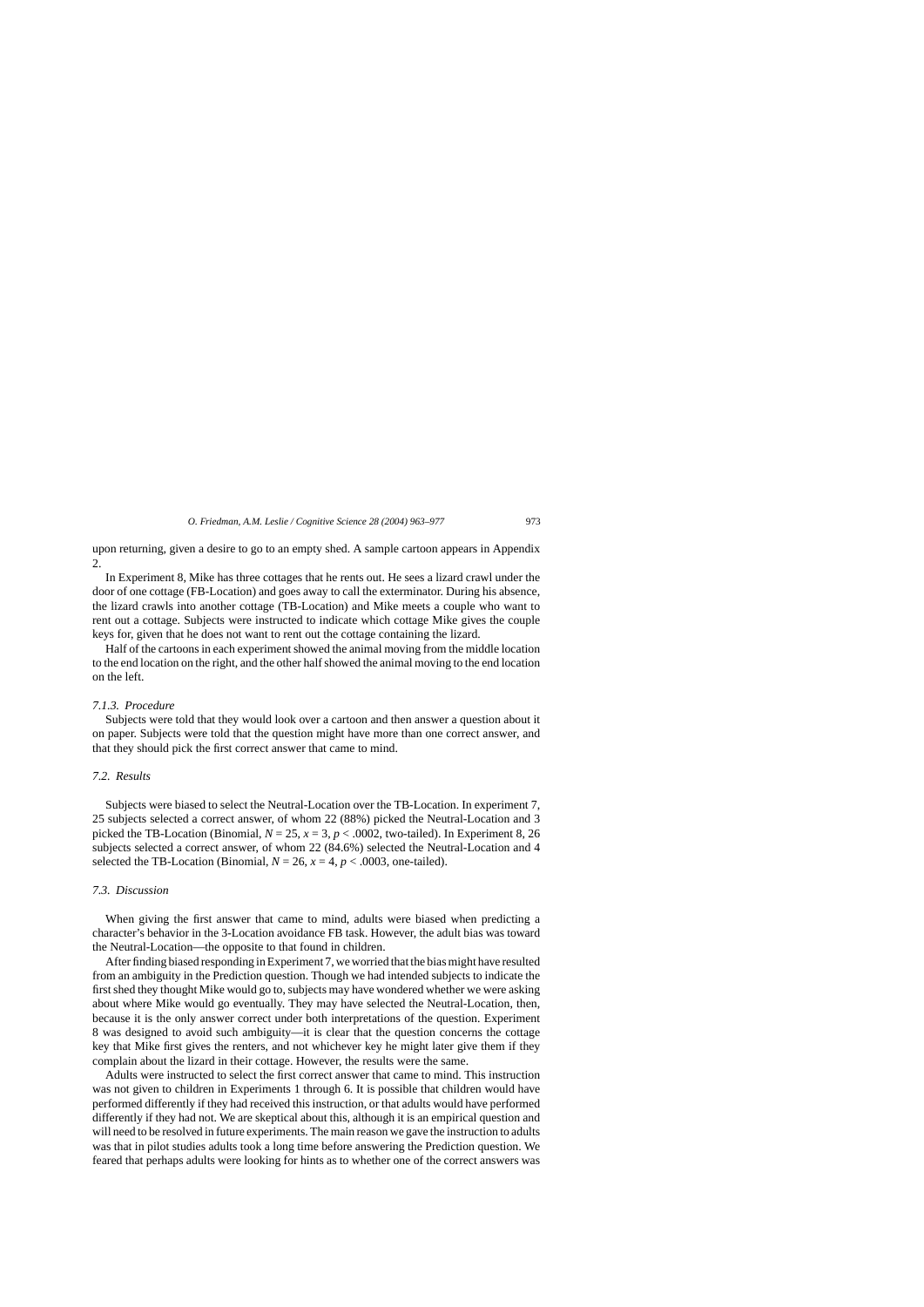somehow better, and that a prolonged effortful search would not reflect heuristic processing. Children did not show similar hesitation and therefore were not given the instruction. We assume that Selection Processing is a heuristic process [\(Leslie, Friedman, et al., in press](#page-14-0); [Leslie, German, et al., in press\).](#page-14-0)

# **8. General discussion**

The IOI model of Selection Processing provides the most detailed account to date of the role of inhibitory processing in the FB task and of how belief-desire reasoning operates. The model claims that successful attribution of false belief requires inhibitory processing to overcome a default tendency to attribute true belief (from the attributer's point of view). The model claims that inhibition is also necessary when predicting the behavior of a person with an avoidance desire, because predicting where the person will go requires first inhibiting what the person will avoid. Predicting behavior in the case of avoidance FB therefore requires 'double inhibition' and is more difficult than tasks involving single inhibition, like standard false belief or avoidance desire with true belief, or no inhibition, like true belief with approach desire. The model claims that, in 'double inhibition,' inhibitions for belief and desire cancel out without other effect, leaving the true-belief content uninhibited. The model therefore predicts that subjects succeeding in the 3-Location avoidance FB task will be biased to select the TB-Location as the target of the character's action, even though the Neutral-Location is equally correct. As far as we know, the IOI model is the only account of children's belief-desire reasoning to make *any* prediction about performance in the 3-Location avoidance FB task.

We tested the IOI model in children and adults. Children who passed the avoidance FB task were biased to select the TB-Location over the equally correct Neutral-Location (Experiments 1 through 5), replicating previous findings [\(Friedman & Leslie, 2004\).](#page-14-0) Object and Failure biases were ruled out as possible explanations for children's bias to select the TB-Location—both of these rival accounts predicted that children should prefer the 'Object-Location' in the avoidance Ignorance control task, but this was not found (Experiment 6). Thus, the findings from Experiments 1 through 6 support the IOI model as an account of belief-desire reasoning in children.

Adults who passed the 3-Location avoidance FB task showed the opposite bias to children, and selected the Neutral-Location. This finding conflicts with the IOI model, and so a different account is needed to explain this. We might explain the adult bias with a different Selection Processing model, namely, the Inhibition of Return model ([Leslie & Polizzi, 1998\).](#page-14-0) This model has already been ruled out for children's belief-desire reasoning ([Friedman & Leslie, 2004;](#page-14-0) [Leslie, Friedman, et al., in press;](#page-14-0) [Leslie, German, et al., in press\)](#page-14-0) and is further contradicted by Experiments 1 through 5. In the Inhibition of Return (IOR) model, Selection Processing involves two distinct indexes, one to attribute belief and the other to predict behavior, and inhibitions for belief and desire are applied serially rather than in parallel. As [Friedman and](#page-14-0) Leslie (2004) point out, the IOR model predicts a Neutral-Location bias in a 3-Location avoidance false belief task. It is possible, then, that IOR may capture adult heuristic belief-desire reasoning. We remain tentative on the question of whether IOR is a good model for adults pending further evidence. However, we might speculate that age-related increases in process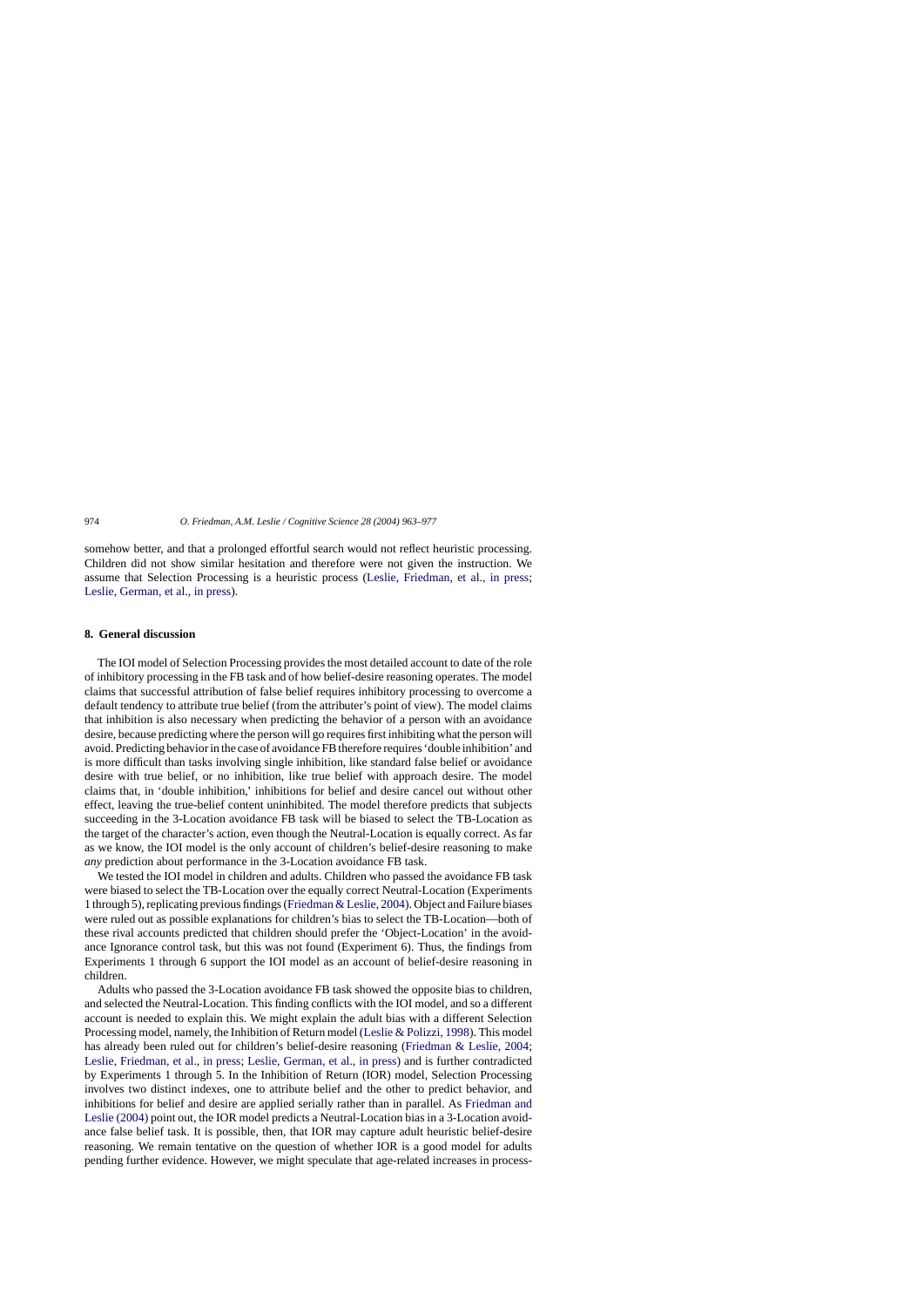<span id="page-12-0"></span>ing resources may allow a more sophisticated heuristics in which belief and desire are indexed and inhibited separately (see [Leslie, Friedman, et al., in press;](#page-14-0) [Leslie, German, et al., in press](#page-14-0) for further discussion of this model).

Other accounts might also explain the adult bias. For example, responding may have resulted from a bias towards granting the character's desire, or from 'the curse of knowledge' [\(Birch &](#page-14-0) Bloom, 2003; [Camerer et al., 1989\)](#page-14-0) or 'epistemic egocentrism' ([Roysman, Cassidy, & Baron,](#page-14-0) 2003). Perhaps adults are far more prone to these errors than are children. These are excellent topics for future research.

Whatever the explanation, the difference between response biases in children and adults is startling. Developmental changes in belief-desire reasoning usually involve improvement with age (for an important exception, see [Mitchell et al., 1996\).](#page-14-0) However, our findings indicate a developmental change in the processes underlying *continuing successful* belief-desire reasoning.

An important goal for future research is uncovering the nature and cause of the developmental shift in processing we have identified. One goal will be to discover when children first readily perceive that the avoidance FB task has two correct answers. In Experiments 1 through 5, very few children selected both correct answers, and few selected the Neutral-Location itself. It is possible, then, that few children notice that the Neutral-Location is also correct. If so, then there may be two shifts between childhood and adulthood—the shift in biases reported here, and perhaps a shift from seeing one correct answer to seeing both.

A second goal will be to discover when the shift between biases occurs. Based on current findings, the shift should occur after 8 years but before 18. Neuroimaging studies have consistently identified the medial prefrontal cortex, especially the anterior paracingulate, as involved in processing FB tasks [\(Frith & Frith, 1999;](#page-14-0) [Gallagher & Frith, 2003\).](#page-14-0) The prefrontal cortex is thought to be crucial for inhibitory processing with different regions underlying successful inhibitory processing in children and adults [\(Durston et al., 2002\)](#page-14-0). Furthermore, this region undergoes major development during puberty [\(Giedd et al., 1999\)](#page-14-0). The developmental shift in belief-desire reasoning we have identified may be produced by the changes in inhibitory processing associated with puberty.

#### **Notes**

1. In Experiment 1, our second Memory control question in the 3-Location task ("Where did [animal] go after that?") was unclear—many children who otherwise passed pointed to the final location of the animal. For this reason we did not eliminate children who failed this question, but modified it in subsequent experiments: "Where did [animal] go *right* after that?"

### **Acknowledgments**

We thank Amir Amirrezvani for aiding data collection in Experiment 7, and Dan Sperber, Peter Mitchell, and two anonymous reviewers for a careful reading of and helpful comments on an earlier draft. This work was supported by NSF grant BCS-0079917 awarded to A.M.L.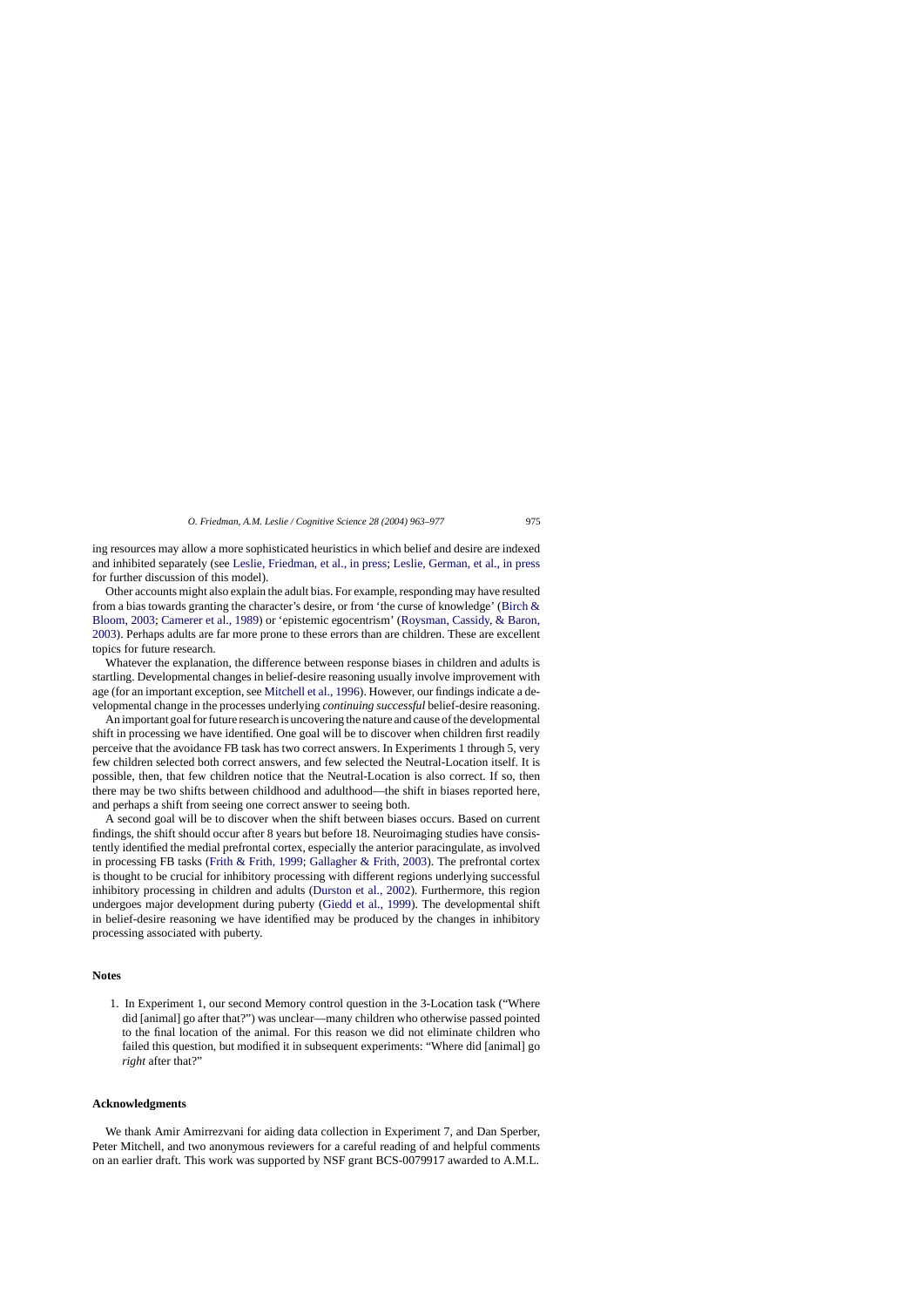# **Appendix 1**

Protocol for 3-Location FB task used in Experiment 1.

This is Billy and look what he has—it's a bone! Billy wants to put this bone away under a box. So he leaves the bone outside, and he goes into the room to look for a box to put it under. And look, there are three boxes here. What color is this box? What color is this box? And what color is this box?

Let's see if there is anything under the boxes. Anything under the black box? No, nothing. And under the yellow box? Nothing. And under the green box? A dog! But it's a sick dog, because it's got a toothache. Billy does not want to put the bone with the dog because then its tooth will hurt more.

Now Billy is going to go outside to get the bone, so he can put it under a box. Why does Billy not want to put the bone with the dog? Right, because he doesn't want its tooth to hurt more.

Now look what happens while Billy is gone: The dog crawls from under the green box, and it goes under the yellow box. And then, the dog crawls from under the yellow box and crawls under the black box. Did Billy see that? No!

Now Billy is going to come back with the bone to put it under a box, and I have some questions for you ...

*Memory 1*: When Billy looked under the boxes in the beginning, where was the dog?

*Memory 2*: Where did the dog go after that?

*Reality*: Where is the dog now?

*Think*: Where does Billy think the dog is?

*Prediction*: Which box will Billy go to with the bone?

# **Appendix 2**

Cartoon used in Experiment 7.